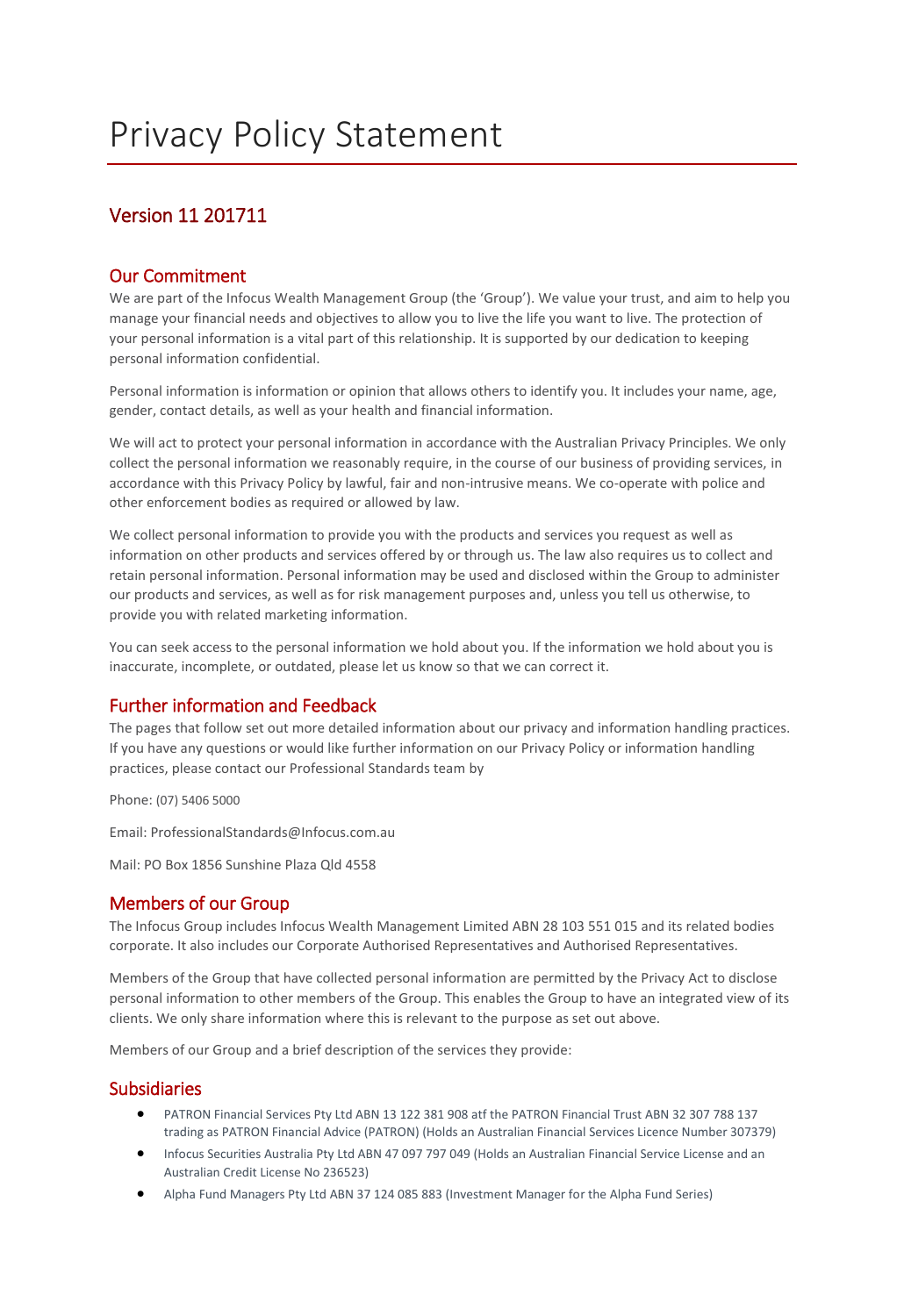- Commission Refunders Pty Ltd ABN 35 151 902 457 (Provides commission collection services)
- Portfoliofocus Pty Ltd ABN 40 098 278 589 (Marketing and promotional services)
- Portfolio Administration and Reporting Pty Ltd ABN 85 145 006 757 (Marketing and promotional services)
- Platformplus Pty Ltd ABN 46 103 551 533 (CRM and Service Management software)
- earnie Pty Ltd ACN 613 306 004 (Direct to consumer service)
- Announcer Tax Pty Ltd ABN 22 124 890 599 (Taxation services)
- Announcer Business Advisory Pty Ltd ABN 40 615 064 983 (Advisory services to businesses)
- Mortgage Prevue Pty Ltd ABN 19 134 237 031 (Holds an Australian Credit License 392704)
- Mortgage Prevue Oxygen Pty Ltd ABN 75 604 942 501 (Past mortgage provider)
- Property Prevue Pty Ltd ACN 140 154 570 (Direct property service and advice)

### Affiliated entities

PATRON Financial Services has authorised a number of corporate entities and individuals to provide financial on its behalf. This list changes from time to time and details of our current authorised entities is available on the PATRON website at www.financial-advice.com.au/advisers or just ask us.

# Collection of your Information

#### What we collect and what we use it for

Personal information is information or opinion that allows others to identify you. It includes your name, age, gender and contact details. The kinds of personal information we collect and store will depend on what products and services you request from us. However, our ability to provide you with service and advice that meets your particular needs and objectives may entail us collecting information which may include any or all of the following:

- (a) Your contact details including names, address, phone and email address;
- (b) details of your financial needs and objectives and what hardship means to you;

(c) personal details including your date of birth, associated entities, visa and residency status, private healthcare, and smoking status;

(d) your occupation, marital status, financial dependants, and identification details such as copies of birth certificate or drivers licenses or other documentation;

(e) details of your current financial circumstances, including your assets and liabilities (both actual and potential), income, expenditure, insurance cover, general insurance, superannuation, and taxation;

(f) details of your investment preferences, past experience and aversion or tolerance to risk;

(g) details of any professional advisers you engage with;

(h) estate planning details;

(i) information about your employer, your employment history including future, family commitments including dependents and social security eligibility;

- (j) your tax file number;
- (k) personal and family medical history and /or lifestyle pursuits; and
- (l) your agreement to grant access to a spouse or partner's information.

We will collect, maintain and use personal information both initially and ongoing which is necessary for us to adequately provide the services you have requested including:

(a) preparation and provision of initial financial advice;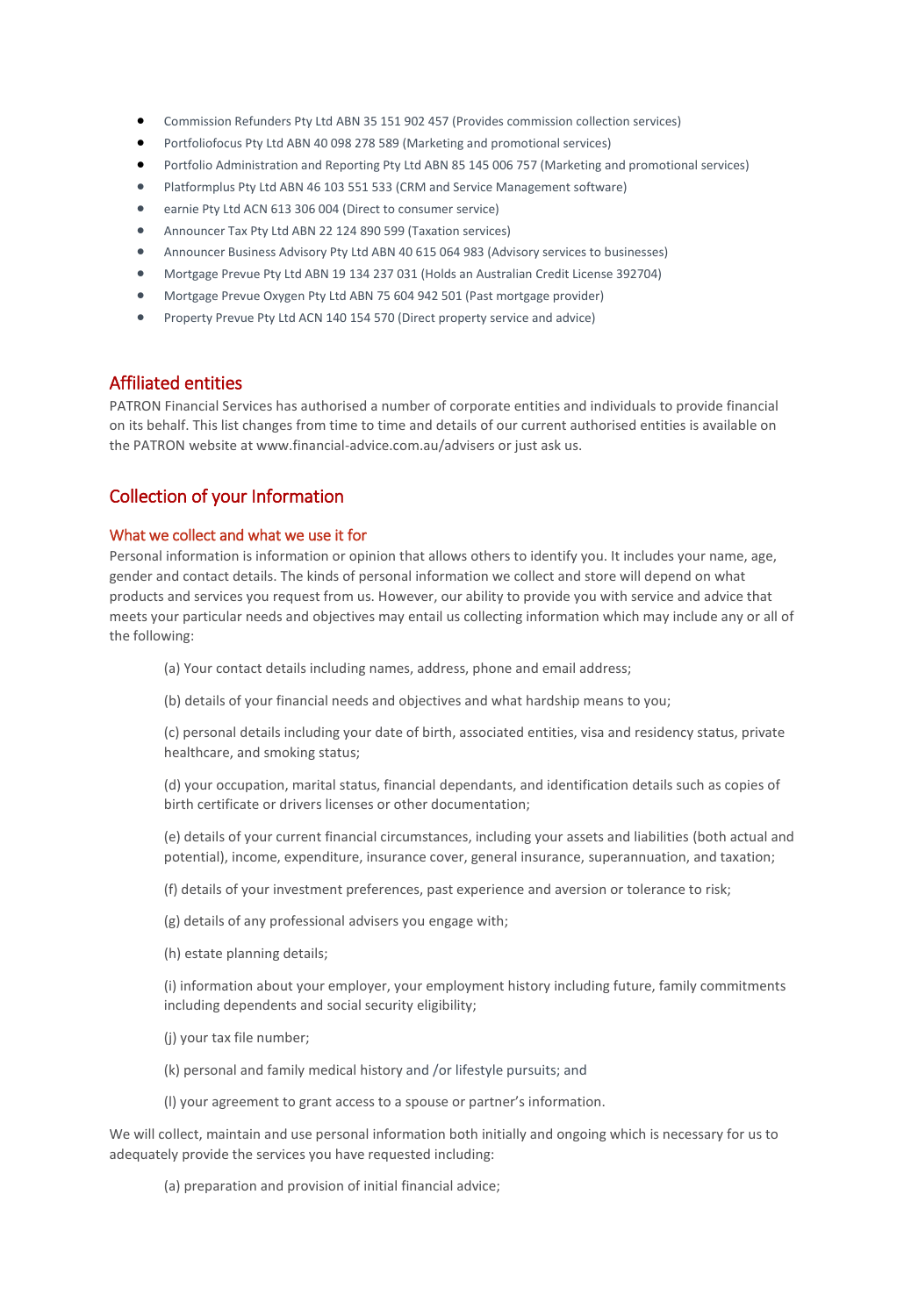(b) preparation and provision of ongoing financial advice;

(c) placement of financial products including purchase, variation, or redemption of investments;

(d) provision of a financial service, such as actioning share buy/sell instructions;

(e) provision of a financial service, such as purchase, variation, or cancellation of insurance products;

(f) set up and administration of a Self-Managed Super Fund;

(g) providing assistance with ancillary services such as Centrelink; and

(h) providing assistance with the coordination of other providers or experts such as solicitors, accountants etc.

(i) providing credit assistance through our associated entities such as assisting to establish, terminate or vary a loan contract;

(j) providing credit services by sourcing and recommending appropriate loan arrangements;

- (k) providing specialist taxation advice and / or the lodgement of your tax return;
- (l) providing specialist business advice and support;
- (m) providing assistance and support in sourcing, buying, selling, and managing, property; and
- (n) providing estate planning advice and support.

As well as providing us with information upon which to provide a customised solution to your particular needs and objectives, we are required under the Corporations Act 2001 to collect and hold this information.

It is possible that additional information may be collected to allow assessment by insurance providers so they may accept your proposal and, if so, determine terms. This information is only collected where necessary and may include details of your sexual activities and/or personal pursuits.

In addition, we use your information to administer our client relationships.

#### How we collect information

We will not collect personal information about you except when you have knowingly provided that information to us or have authorised a third party to provide that information to us via their privacy controls. In most cases collection of your personal information will be via face to face interviews, over the telephone, email or by way of your completion of a financial fact find. From time to time, other service providers may provide us with your information for the purpose of our providing a service to you (referral). In this case we will contact you to determine if we can be of any assistance.

We may seek your express permission to collect information from other entities such as product providers, accountants, solicitors, etc where this information may not be currently available to you. If we were to obtain information that is not information that could have been provided or authorised for collection by you, we will de-identify and destroy this information unless it is unlawful to do so.

Identification documentation is required for collection by law under the Anti-Money Laundering and Counter Terrorism Financing Act 2006. In some instances, we are required to verify this documentation against other records. For instance, identification for Australian companies, trusts or registered co-operatives may need to be verified by a search of records held by regulatory bodies such as Australian Securities and Investments Commission, Australian Taxation Office etc.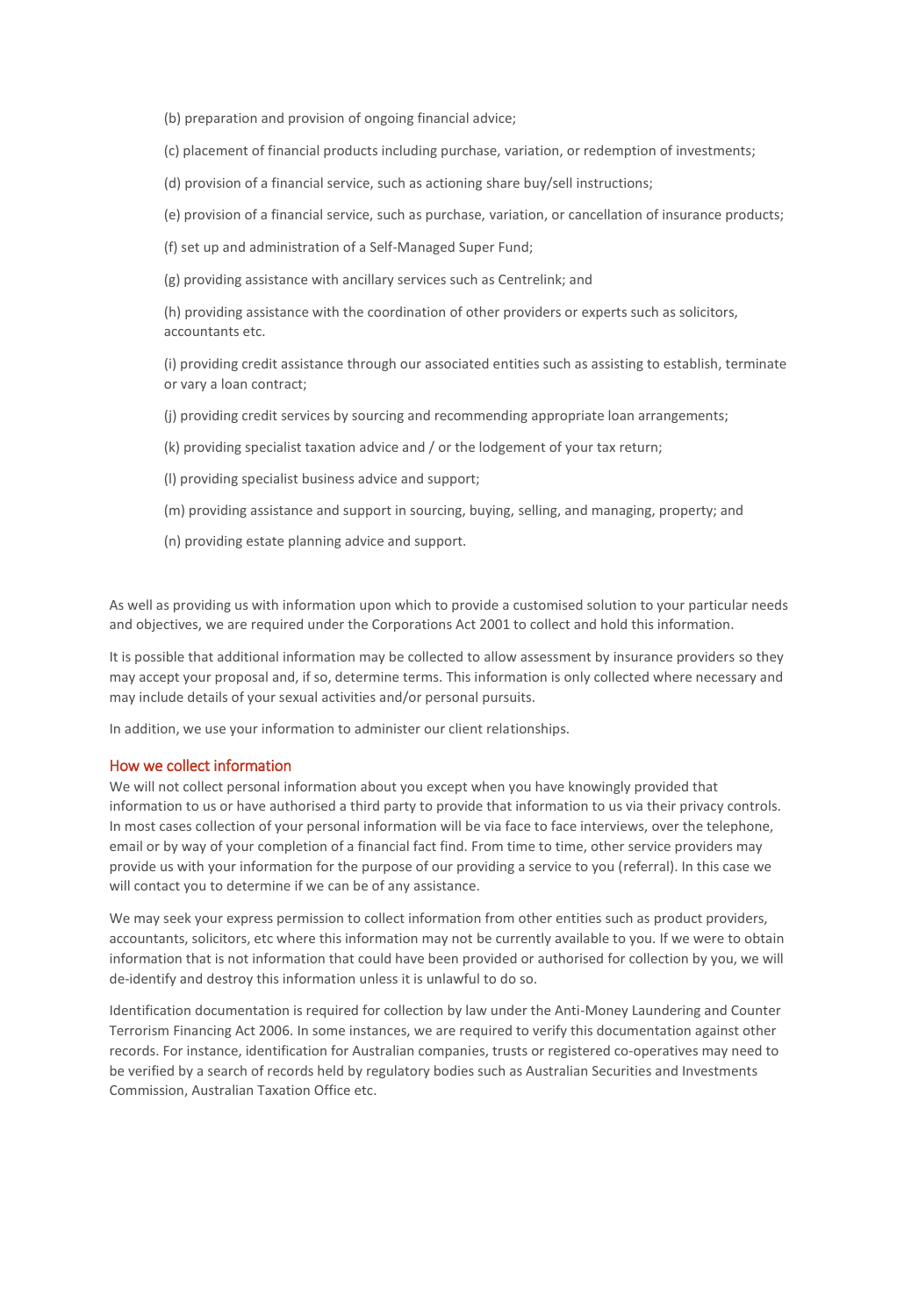# Use and disclosure

We will not use or disclose personal information collected by us for any purpose other than:

(a) the purposes for which it was provided or secondary related purposes in circumstances where you would reasonably expect such use or disclosure; or

(b) where you have consented to such disclosure; or

(c) where the Australian Privacy Principles authorise use or disclosure where required or authorised under law, in circumstances relating to public health and safety and in connection with certain operations by or on behalf of an enforcement body.

We are obliged to maintain records which include personal information and make those records available for inspection by the Australian Securities and Investments Commission or other regulators under a relevant law. If we provide information for the purpose of law enforcement activities we will make a record of that provision.

#### If you chose not to provide your information

The effectiveness of our services is specifically dependent on information you provide and it being relevant, complete, accurate and up-to-date. Without this, our services may not meet your needs or may cause you to suffer unforeseen financial consequences.

If you elect not to provide us with your personal information as and when requested, we may not be able to provide you with financial planning service and/or advice.

#### Marketing

We may use personal information collected from you for the purpose of providing you with direct marketing material such as articles that may be of interest to you, however if you do not wish to receive such information you can request not to receive it. Simply contact us by any of the methods detailed below. There is no cost for this request but please allow 2 weeks for your request to be actioned.

In order to ensure that you receive a personally tailored service, your personal information will be made available to Infocus authorised representatives and staff for the purposes of assisting you as necessary.

It is a condition of our agreements with each of our authorised representatives (both personal and corporate) that they adopt and adhere to this Privacy Policy. You can be assured that all authorised representatives and their staff will maintain your information in accordance with this policy. If you have any concerns in this regard, you should contact us by any of the methods detailed below.

#### Disclosing information to other parties

In order to provide our service, we may disclose your personal information to external parties as follows:

(a) other entities who refer your business to us;

(b) affiliated product and service providers as well as external service providers such as superannuation fund trustees, insurance providers, and product issuers for whom we act as agent (so that they may provide you with the product or service that you seek or in which you have an express interest);

(c) auditors we appoint to ensure the integrity of our operations;

(d) suppliers from whom we order goods and services on your behalf (so that those goods and services can be provided to you);

(e) other persons acting on your behalf including your accountant, solicitor, executor, administrator, trustee, guardian, or attorney;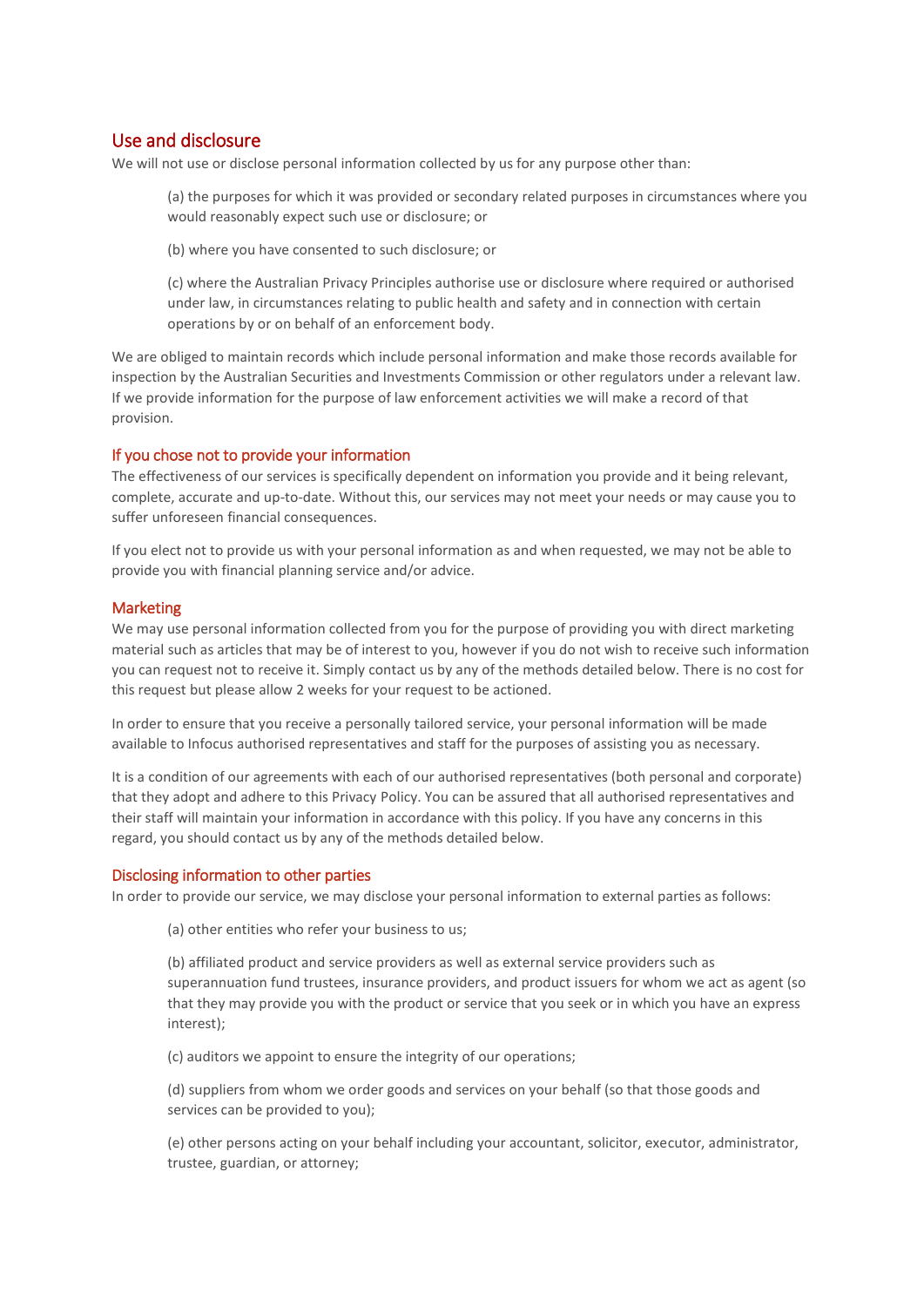(f) if required or authorised to do so, regulatory bodies and government agencies;

(g) medical assessment services where you have sought insurance for the purposes of underwriting your policy;

(h) other organisations who in conjunction with us provide their products and services (so that they may provide their products and services to you); and

(i) other Australian Financial Services Licensees or Authorised Representatives or their agents for the purpose of due diligence on one of our associated entities were they to decide to sell all or part of their business. In the event that a sale of our business is affected, we may transfer your personal information to the purchaser of the business. As a client you will be advised of any such transfer and your information will not be exchanged if you object to the transfer.

If we have used an example to describe when we might exchange personal information, the exchange of personal information may not be limited to those examples or examples of a similar kind.

We disclose personal information when we outsource certain functions, including paraplanning, telemarketing, bulk mailing, market research, direct marketing, and information technology support. We also seek expert help from time to time to help us improve our systems, products and services.

In all circumstances where personal information may become known to our contractors, agents, Australian Financial Services Licensees, Authorised Representatives or their agents and outsourced service providers, there are confidentiality arrangements in place. Contractors, agents, other Australian Financial Services Licensees, Authorised Representatives or their agents and outsourced service providers are not able to use or disclose personal information for any purposes other than our own.

The Group takes its obligations to protect client information very seriously and we make every effort to deal only with parties who share and demonstrate the same attitude.

#### Sending personal information overseas

Although we don't send personal information overseas, you should be aware of the following:

- your personal information may be accessed by our Group staff, representatives, or agents in other countries, if that becomes necessary to deliver our services to you. This access is via secure internet connection or, in some instances by email;
- from time to time, information may be loaded to the cloud for storage or access through programs such as Dropbox etc; and
- it is possible that product and services providers we recommend may outsource functions using overseas contractors or companies that process these services using offshore resources. Where this is a concern to you, we suggest that you carefully read their privacy policy to determine the extent to which they send information overseas.

We allow access to relevant personal information for external organisations that help us provide services. These organisations are bound by confidentiality arrangements. From time to time we may use service providers whose staff accesses our data outside of Australia to provide services. Where this is the case, these service providers have committed to adhere to the Australia Privacy Principles. These service providers may be located in a number of countries including the Philippines, India, Serbia, Vietnam and/or Sri Lanka.

#### Website and email

When you visit our website, details may be recorded about your visit, such as time and date, your computer IP address, pages accessed, time spent on page and type of browser. This information is used in an anonymous format for statistical purposes and as such cannot identify you individually. When you log into the client section of our site, we may use cookies to identify who you are, while you are logged in for the session. The cookie is unique to that session, and the data within the cookie is encrypted. You must have cookies enabled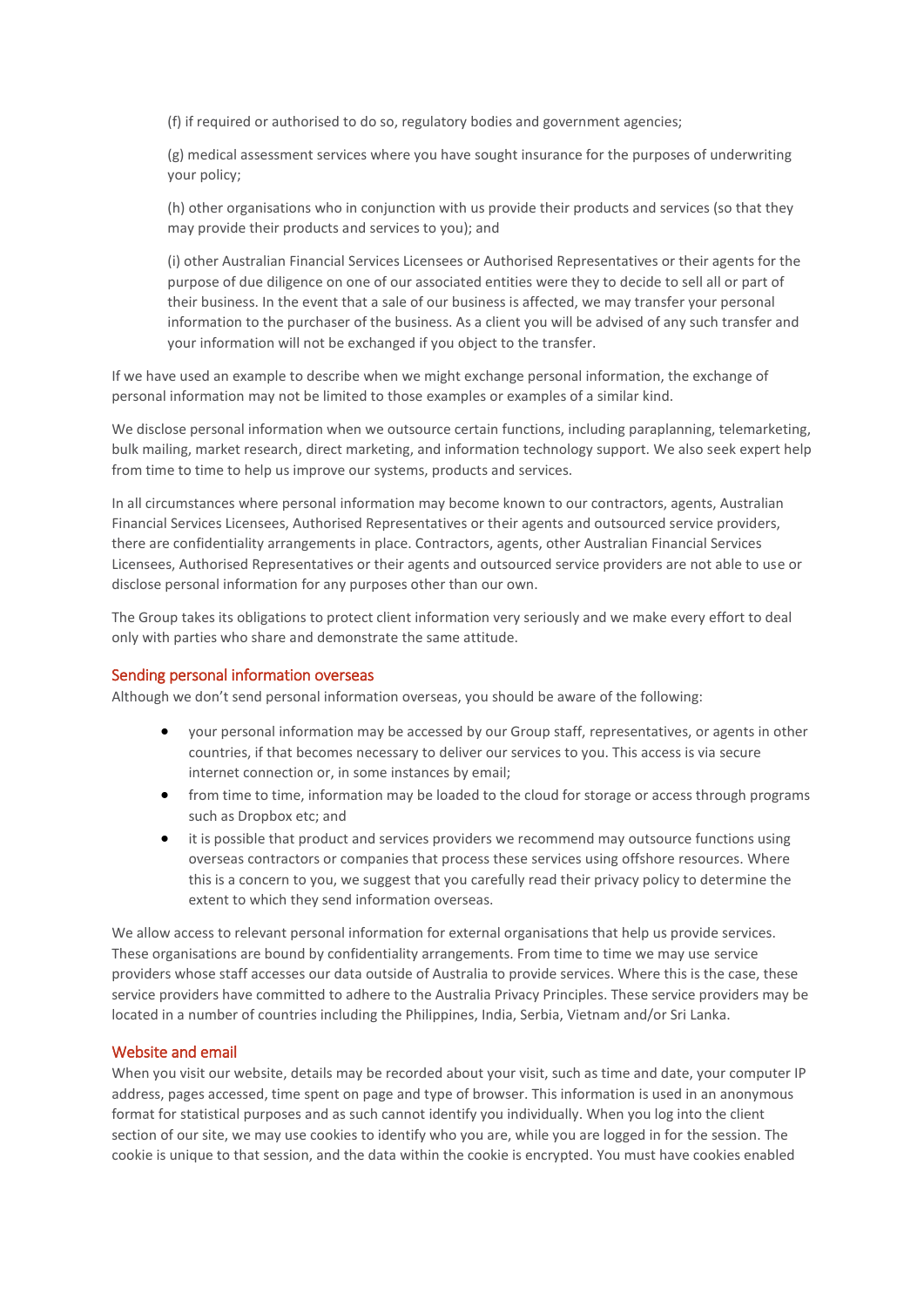to be able to use our site. Our website may contain links to other websites. When visiting these websites be sure to check the privacy policy as we are not responsible for privacy practices of those other parties.

Where you chose to communicate with us by email, we will store your email, name and address with any other contact or personal details you have provided on our database.

#### Identifiers

We will not adopt as our own any identifiers that you may provide to us such as TFNs, Centrelink, Medicare numbers etc. If you have provided us signed consent, we may hold your identifiers on file so that we can provide ongoing services to you. If you chose not to provide this consent we will not hold this information on file.

### Accessing and correcting your information

Our goal is to ensure that the personal information we hold about you is accurate, complete and up-to-date. Please contact us if you believe that the information we have about you is not complete, accurate and up-todate. We may take steps to update information, for example, an account balance from your account service provider where you have provided us with access rights or an address or contact number from publically available information such as telephone directories or websites.

If you ask, we will tell you what personal information we hold about you within your client file, and what we do with it. On receipt of your request we will facilitate access to you by allowing an inspection of your client file in person, or by providing copies or an accurate summary of relevant documents, depending on what we believe is most appropriate in the circumstances. You can ask us to update or change information on your file at any time. Prior to providing this access we will require you to provide evidence of your identity. We may ask you to put your request in writing and any charge we make for providing access will be reasonable.

If for whatever reason we refuse to change information we hold on your file, we will arrange for a statement from you to be associated with the relevant information so that it can be included in any future use or disclose of that information should you wish to do so.

When we make reference to your client file we mean the following documents: Data collection forms; Written communications (such as letters and emails) from you to PATRON, and from PATRON to you; Statements of Advice; Records of Advice; Transaction letters; Signed authorities to implement advice; Investment, Superannuation and Personal Insurance applications or statements produced by the issuers of financial products; Fee invoices.

We will not provide you with access to your personal information if:

- providing access would pose a serious threat to the life or health of a person or the health and safety of the public;
- providing access would have an unreasonable impact on the privacy of others;
- the request for access is frivolous or vexatious;
- the information related to existing or anticipated legal proceedings between us and would not be discoverable in those proceedings;
- providing access would reveal our intentions in relation to negotiations with you in such a way as to prejudice those negotiations;
- providing access would be unlawful;
- denying access is required or authorised by or under law;

Infocus has reason to suspect that unlawful activity, or misconduct of a serious nature, that relates to its functions or activities has been, is being or may be engaged in and giving access would be likely to prejudice the taking of appropriate action in relation to the matter;

• providing access is likely to prejudice actions being conducted by an enforcement agency; or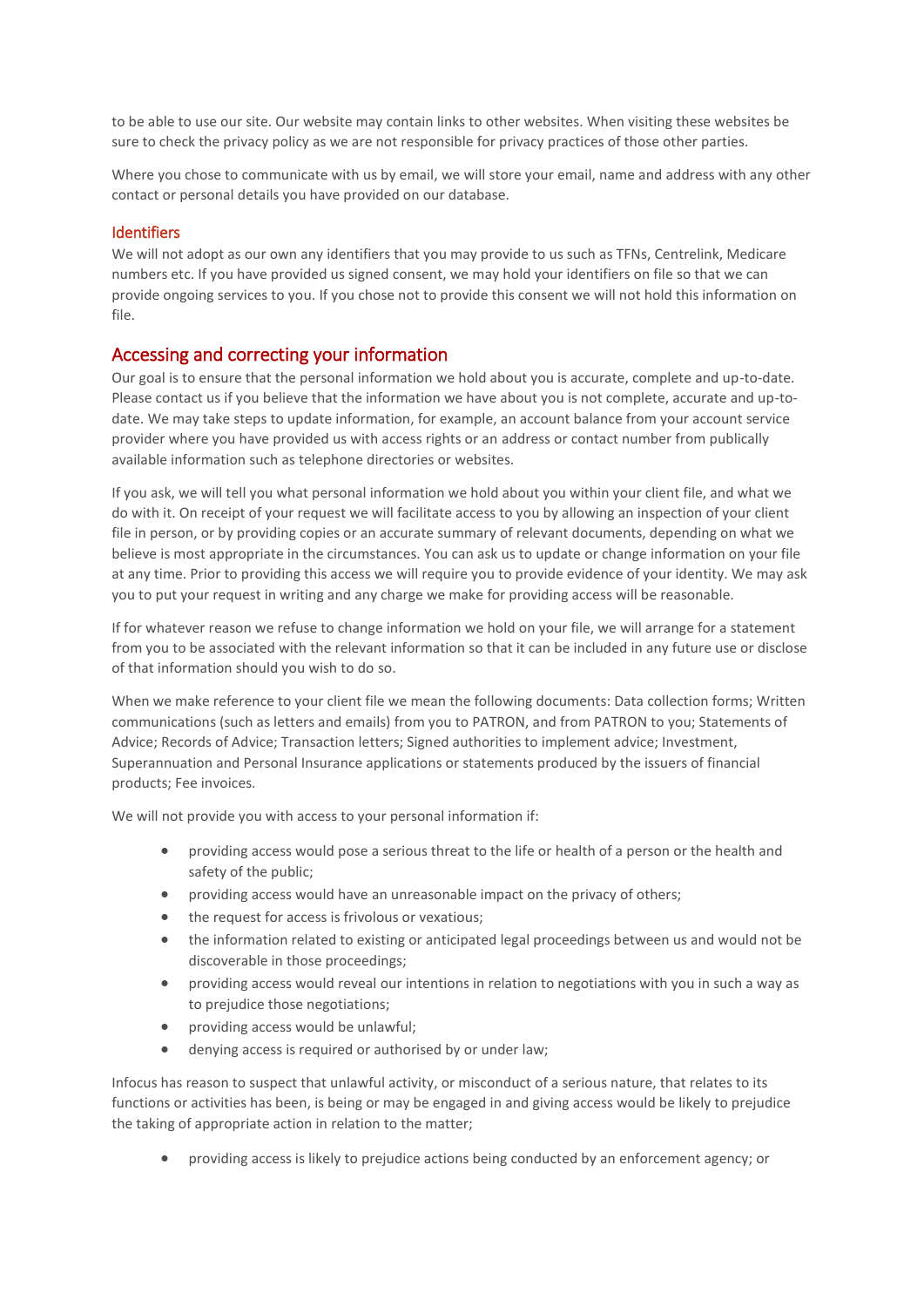• providing access would reveal evaluative information generated within Infocus in conjunction with a commercially sensitive decision-making process.

In the event we refuse you access to your personal information, we will provide you with a written explanation for that refusal. We will endeavour to respond to any request for access within 14-30 days depending on the complexity of the information and/or the request. If your request is urgent please indicate this clearly.

# Keeping your information secure

Your personal information is generally held in your client file and on our computer database. We will at all times seek to ensure that your personal information is protected from misuse, loss, unauthorised access, modification or disclosure. At all times your personal information is treated as confidential and any sensitive information is treated as highly confidential.

Our security measures include, but are not limited to:

- educating our authorised representatives and staff as to their obligations with regard to your personal information;
- all hard copy files are stored in lockable cabinets/ rooms;
- access to our premises is controlled by only allowing authorised personnel to access those locations where personal information is stored;
- all computer-based information is protected through the use of access passwords on each computer and screen saver passwords;
- client data is backed up each evening and stored securely off site;
- encrypting data sent from your computer to our systems during Internet transactions and customer access codes transmitted across networks;
- employing firewalls, intrusion detection systems and virus scanning tools to protect against unauthorised persons and viruses from entering our systems;
- using dedicated secure networks or encryption when we transmit electronic data for purposes of outsourcing; and
- providing secure storage for physical records.

In the event you cease to be a client of this organisation, any personal information which we hold about you will be maintained in our secure storage facility for a period of 7 years in order to comply with legislative requirements. Where information we hold is identified as no longer needed for any purpose we ensure it is effectively and securely destroyed, for example, by shredding in the case of paper records and other means in the case of electronic records and equipment.

### Contact Us

If you seek any further information from PATRON about this Statement or our privacy policy generally please contact our Privacy Officer at one of the reference points below:

Email: ProfessionalStandards@infocus.com.au

Address: Level 2, Cnr Maroochydore Road & Evans Street Maroochydore QLD 4558

Postal: PO Box 1856 Sunshine Plaza QLD 4558

Telephone: (07) 5406 5000